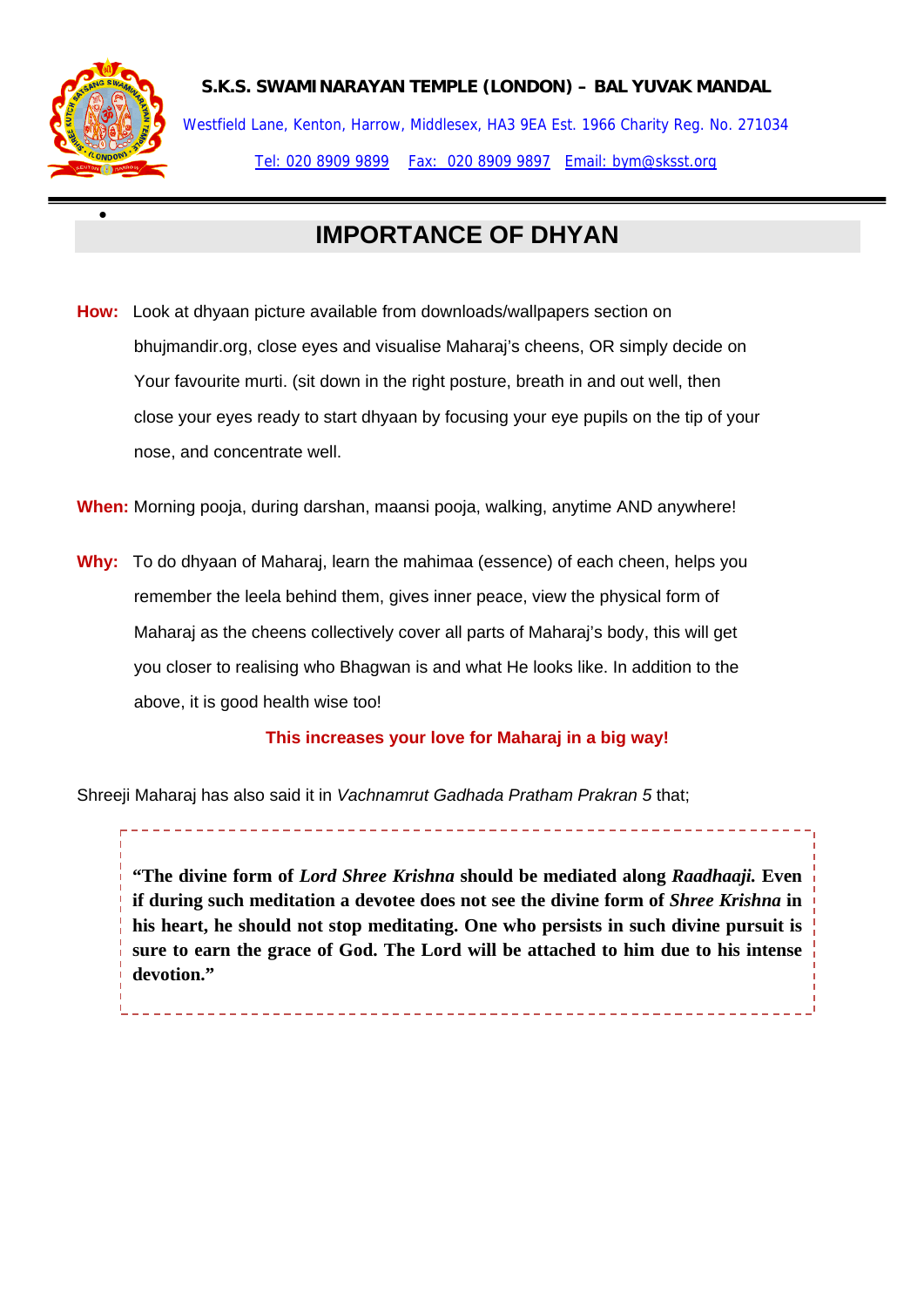

## **S.K.S. SWAMINARAYAN TEMPLE (LONDON) – BAL YUVAK MANDAL**

Westfield Lane, Kenton, Harrow, Middlesex, HA3 9EA Est. 1966 Charity Reg. No. 271034

Tel: 020 8909 9899 Fax: 020 8909 9897 Email: bym@sksst.org

## **4 TYPES OF DHYAAN:**

| <b>TYPE OF DHYAAN</b>      | <b>DESCRIPTION</b>                                                                                                                                                                                                                                                                                                                                                                                               |
|----------------------------|------------------------------------------------------------------------------------------------------------------------------------------------------------------------------------------------------------------------------------------------------------------------------------------------------------------------------------------------------------------------------------------------------------------|
| <b>Saang</b>               | Meditating on Maharaj's body only. (For instance Maharaj's body<br>parts, tils or cheens). Therefore; this dhyaan excludes meditation with<br>vagaa, jewellery. It's simply meditating on Maharaj's neej swaroop. In<br>addition, Saang meditation is considered to be the best form of<br>dhyaan.                                                                                                               |
| <b>Upaang</b>              | Meditating whilst Maharaj is fully adorned in His vaghaa, jewellery,<br>flower garlands, <i>mughat</i> (head gear) and many more.                                                                                                                                                                                                                                                                                |
| <b>Saleel (Sacharitra)</b> | Meditating by remembering our beloved Maharaj's leela charitros. For<br>instance; during swabhaavik chesta, or He eats, play raas, play rang-<br>utsav or bath like this and that. Or any leela along with His devotees<br>casually enjoying Himself merrily in His pastimes.                                                                                                                                    |
| <b>Sapaarshad</b>          | Meditating whilst Maharaj is seating in a grand sabha along with all<br>the;<br>500 paramhansos, devotees from all over, Mulji Bhramchaari is<br>serving Maharaj, countless muktas in Akshardhaam and so forth.<br>However, please note carefully; one cannot meditate on the Saint<br>himself, unless on occasion, where a leela such as, Maharaj asked a<br>question to Bhramanand Swami when they were alone. |
|                            |                                                                                                                                                                                                                                                                                                                                                                                                                  |